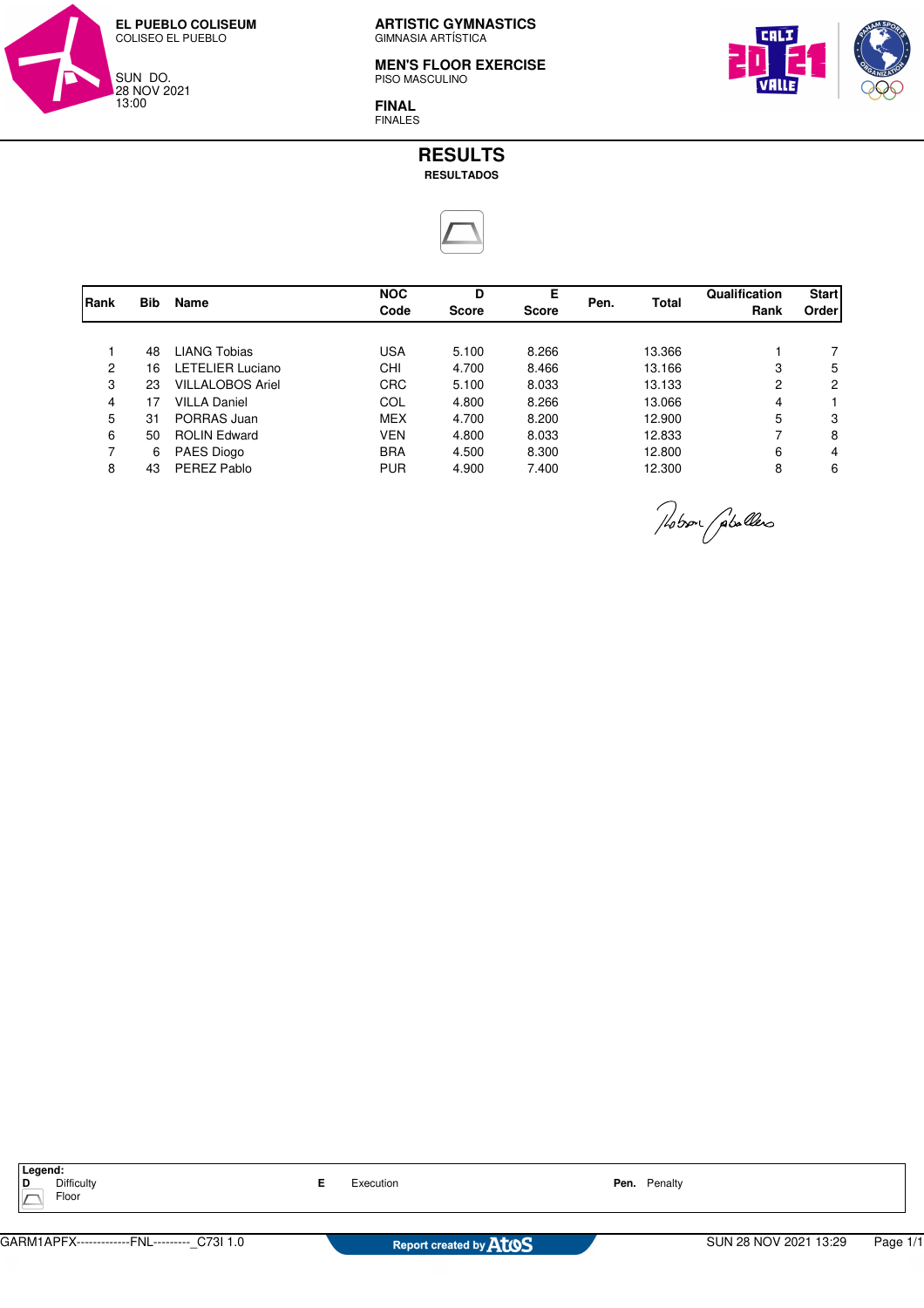

**MEN'S POMMEL HORSE** CABALLO CON ARZONES MASCULINO



**FINAL** FINALES

## **RESULTS RESULTADOS**



| <b>Bib</b> | <b>Name</b>            | <b>NOC</b><br>Code | D<br><b>Score</b> | Е<br><b>Score</b> | Pen. | <b>Total</b> | Qualification<br>Rank | <b>Start</b><br>Order |
|------------|------------------------|--------------------|-------------------|-------------------|------|--------------|-----------------------|-----------------------|
|            |                        |                    |                   |                   |      |              |                       |                       |
| 47         | SHAMAH David           | <b>USA</b>         | 4.900             | 7.766             |      | 12.666       |                       | 6                     |
| 39         | <b>ALARCON Edward</b>  | <b>PER</b>         | 4.900             | 7.700             |      | 12.600       | 2                     |                       |
|            | PEREIRA Gustavo Miguel | <b>BRA</b>         | 4.500             | 8.000             |      | 12.500       | 6                     | 4                     |
| 48         | <b>LIANG Tobias</b>    | <b>USA</b>         | 4.000             | 8.200             |      | 12.200       | 5                     | 5                     |
| 20         | <b>VARGAS Sergio</b>   | COL                | 4.600             | 7.200             |      | 11.800       | 8                     | 3                     |
| 32         | ROJAS Mario            | <b>MEX</b>         | 3.000             | 7.300             |      | 10.300       | 9                     | $\overline{2}$        |
| 3          | <b>PARDO Nahuel</b>    | <b>ARG</b>         | 4.000             | 5.600             |      | 9.600        | 4                     | 8                     |
| 18         | <b>HOYOS Esteban</b>   | COL                | 3.400             | 4.866             |      | 8.266        | 3                     |                       |
|            |                        |                    |                   |                   |      |              |                       |                       |

Mober (plallers

**Legend:**<br>**D** Difficulty Pommel Horse

**E** Execution **Pen.** Penalty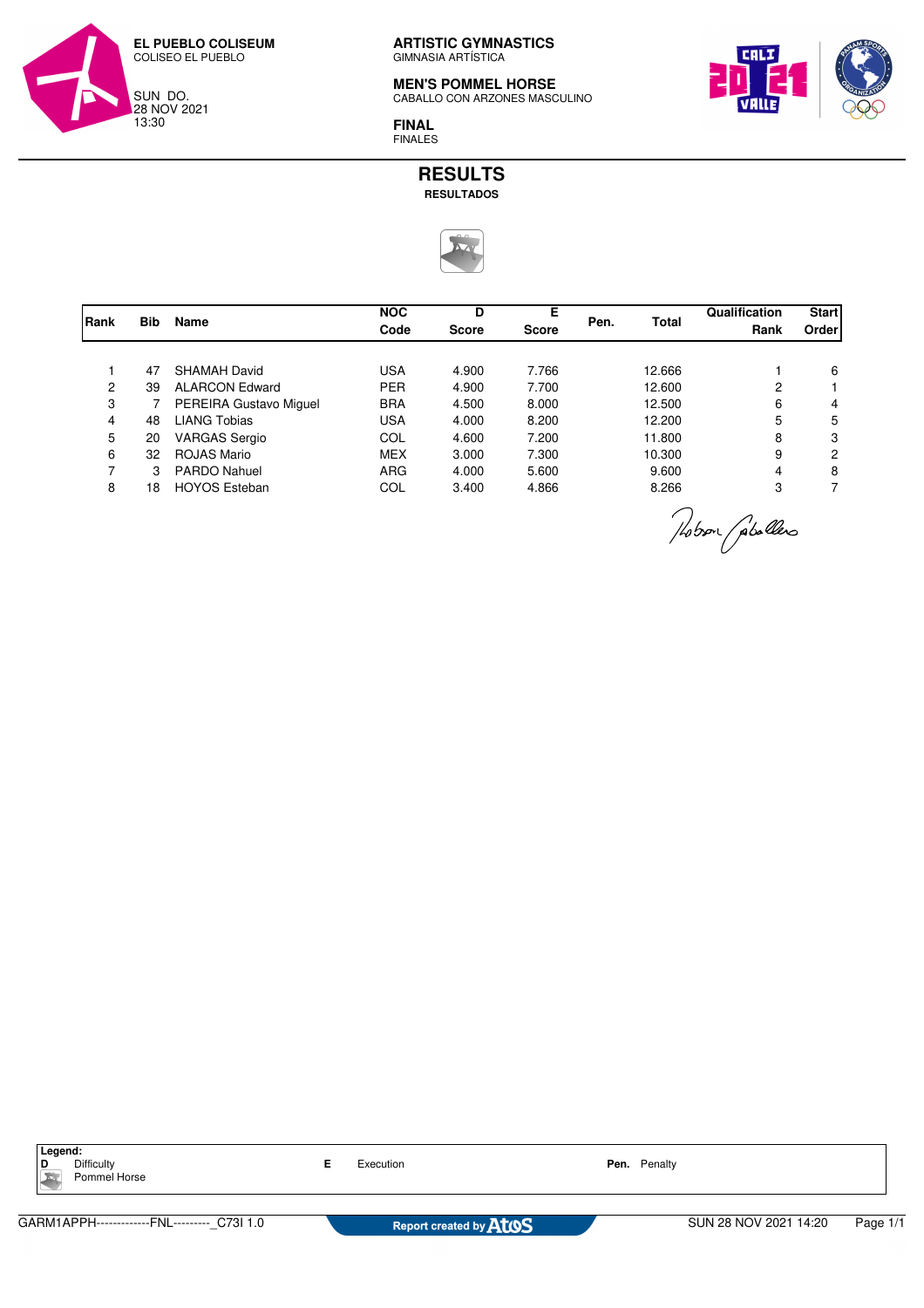

**MEN'S RINGS** ANILLOS MASCULINO

**FINAL** FINALES



| Rank           |            | <b>Name</b>             | <b>NOC</b> | D            | Е            |        | <b>Total</b> | Qualification | <b>Start</b> |
|----------------|------------|-------------------------|------------|--------------|--------------|--------|--------------|---------------|--------------|
|                | <b>Bib</b> |                         | Code       | <b>Score</b> | <b>Score</b> | Pen.   |              | Rank          | Order        |
|                |            |                         |            |              |              |        |              |               |              |
|                | 25         | POLANCO Jabiel          | <b>DOM</b> | 4.800        | 8.333        |        | 13.133       |               | 6            |
| 2              | 39         | <b>ALARCON Edward</b>   | <b>PER</b> | 4.600        | 8.300        |        | 12.900       | 6             | 3            |
| 3              | 23         | <b>VILLALOBOS Ariel</b> | <b>CRC</b> | 4.700        | 8.133        |        | 12.833       | 3             |              |
| 4              | 49         | PETROSYAN Vahe          | <b>USA</b> | 4.300        | 8.466        |        | 12.766       |               |              |
| 5              | 6          | PAES Diogo              | <b>BRA</b> | 4.200        | 8.366        |        | 12.566       | 9             | 8            |
| 5              | 33         | <b>TORRES Ricardo</b>   | <b>MEX</b> | 4.500        | 8.066        |        | 12.566       | 2             | 2            |
| $\overline{ }$ | 47         | <b>SHAMAH David</b>     | <b>USA</b> | 4.000        | 8.533        | $-0.3$ | 12.233       | 4             | 5            |
| 8              | 20         | <b>VARGAS Sergio</b>    | COL        | 4.000        | 8.033        |        | 12.033       | 9             | 4            |

Hobson (plallers

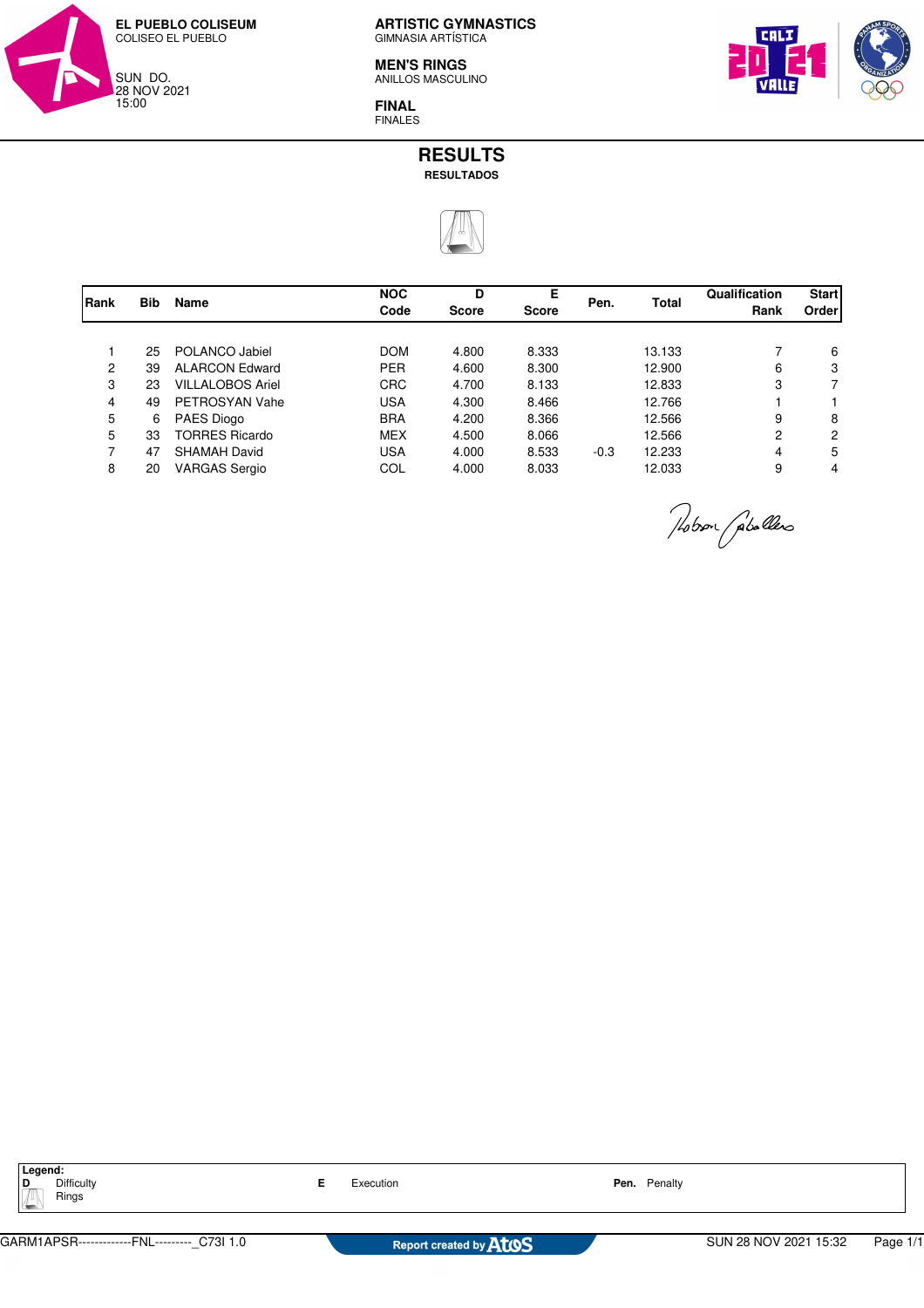

**MEN'S VAULT** SALTO MASCULINO







| Rank           | <b>Bib</b> | Name                   | <b>NOC</b><br>Code | Vault          | D<br><b>Score</b> | Е<br>Score     | Pen.             | Vault<br><b>Score</b> | <b>Total</b> | Qualification<br>Rank | <b>Start</b><br>Order |
|----------------|------------|------------------------|--------------------|----------------|-------------------|----------------|------------------|-----------------------|--------------|-----------------------|-----------------------|
|                | 33         | <b>TORRES Ricardo</b>  | <b>MEX</b>         | 2              | 4.800<br>4.000    | 9.300<br>9.166 |                  | 14.100<br>13.166      | 13.633       | $\overline{4}$        | 5                     |
| $\mathbf{2}$   | 38         | <b>GONZALES Edward</b> | <b>PER</b>         | 2              | 4.800<br>4.400    | 9.033<br>9.100 | $-0.1$           | 13.833<br>13.400      | 13.616       | $\mathbf{2}^{\prime}$ | 6                     |
| 3              | 26         | <b>LOPEZ Cesar</b>     | ECU                | 2              | 4.800<br>4.000    | 9.166<br>9.200 | $-0.1$           | 13.866<br>13.200      | 13.533       | 5                     | $\overline{7}$        |
| 4              | 48         | <b>LIANG Tobias</b>    | <b>USA</b>         | 2              | 4.800<br>4.400    | 8.866<br>8.900 | $-0.1$           | 13.566<br>13.300      | 13.433       | 6                     | $\overline{2}$        |
| 5              | 25         | POLANCO Jabiel         | <b>DOM</b>         | 2              | 5.200<br>5.200    | 7.900<br>8.333 |                  | 13.100<br>13.533      | 13.316       | 8                     | 3                     |
| 6              | 32         | <b>ROJAS Mario</b>     | <b>MEX</b>         | 2              | 4.800<br>4.000    | 8.733<br>8.966 |                  | 13.533<br>12.966      | 13.249       | $\overline{7}$        | 8                     |
| $\overline{7}$ | 50         | <b>ROLIN Edward</b>    | <b>VEN</b>         | 2              | 4.800<br>4.000    | 7.733<br>9.166 | $-0.3$           | 12.233<br>13.166      | 12.699       | $\mathbf{2}$          | 4                     |
| 8              | 19         | LARRAHONDO Juan        | COL                | $\overline{c}$ | 4.800<br>4.400    | 8.566<br>7.866 | $-0.1$<br>$-0.3$ | 13.266<br>11.966      | 12.616       |                       |                       |

Nobor (pholles

| Legend:<br><b>Difficulty</b><br>י<br>Vault  |  | Execution                     |  | Penalty                           |  |  |
|---------------------------------------------|--|-------------------------------|--|-----------------------------------|--|--|
|                                             |  |                               |  |                                   |  |  |
| GARM1APVT-------------FNL--------- C73J 1.0 |  | Report created by <b>ATOS</b> |  | MON 29 NOV 2021 13:30<br>Page 1/1 |  |  |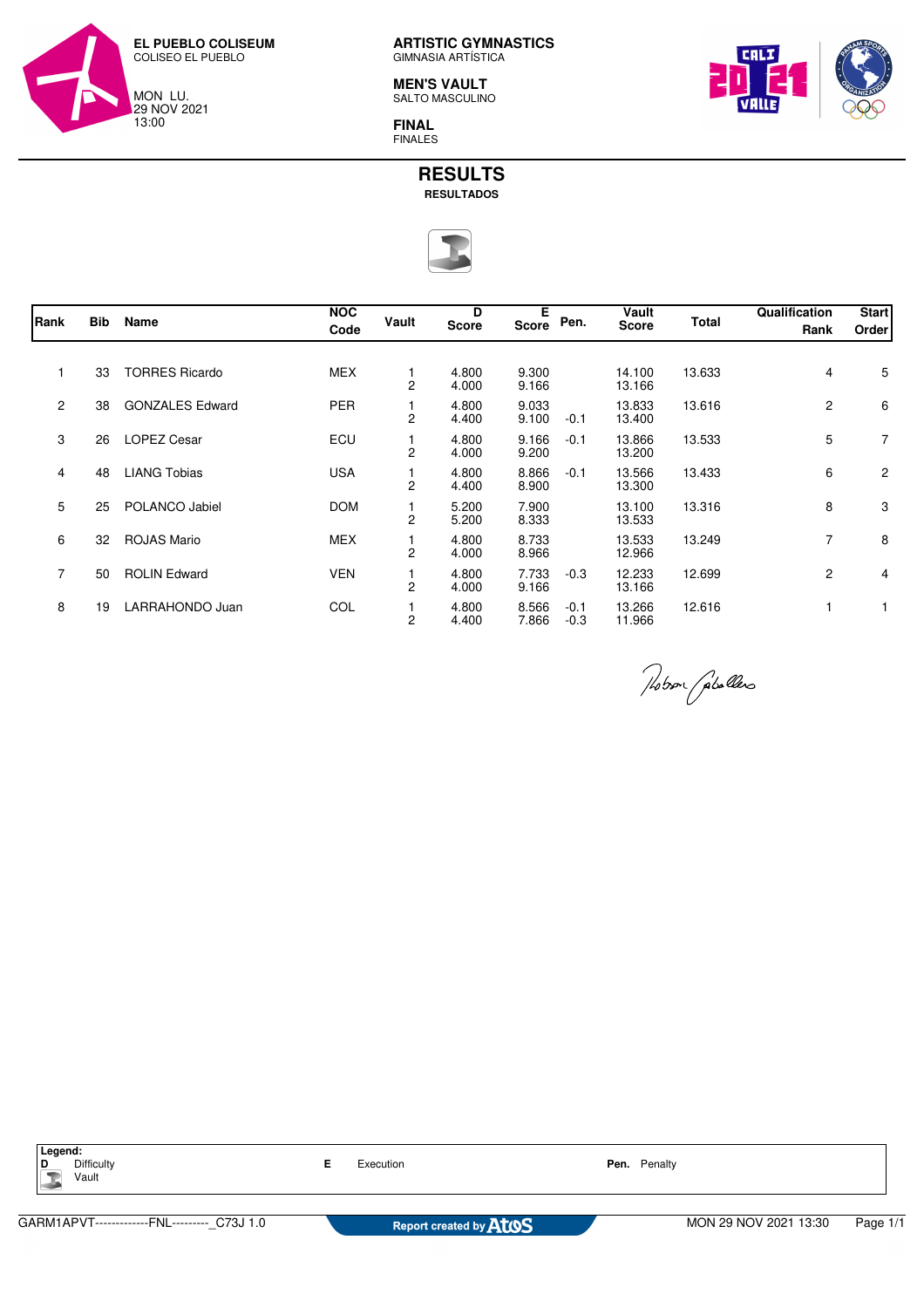

#### **MEN'S PARALLEL BARS** BARRAS PARALELAS MASCULINO

**FINAL** FINALES



| Qualification | <b>Start</b>   |  |
|---------------|----------------|--|
| Rank          | Order          |  |
|               |                |  |
| 6             | 6              |  |
| 2             |                |  |
|               | 8              |  |
| 5             | $\overline{2}$ |  |
| 11            |                |  |
| 3             | 5              |  |
| 9             | 3              |  |
| 4             | 4              |  |
|               |                |  |

Nobor Gobollero